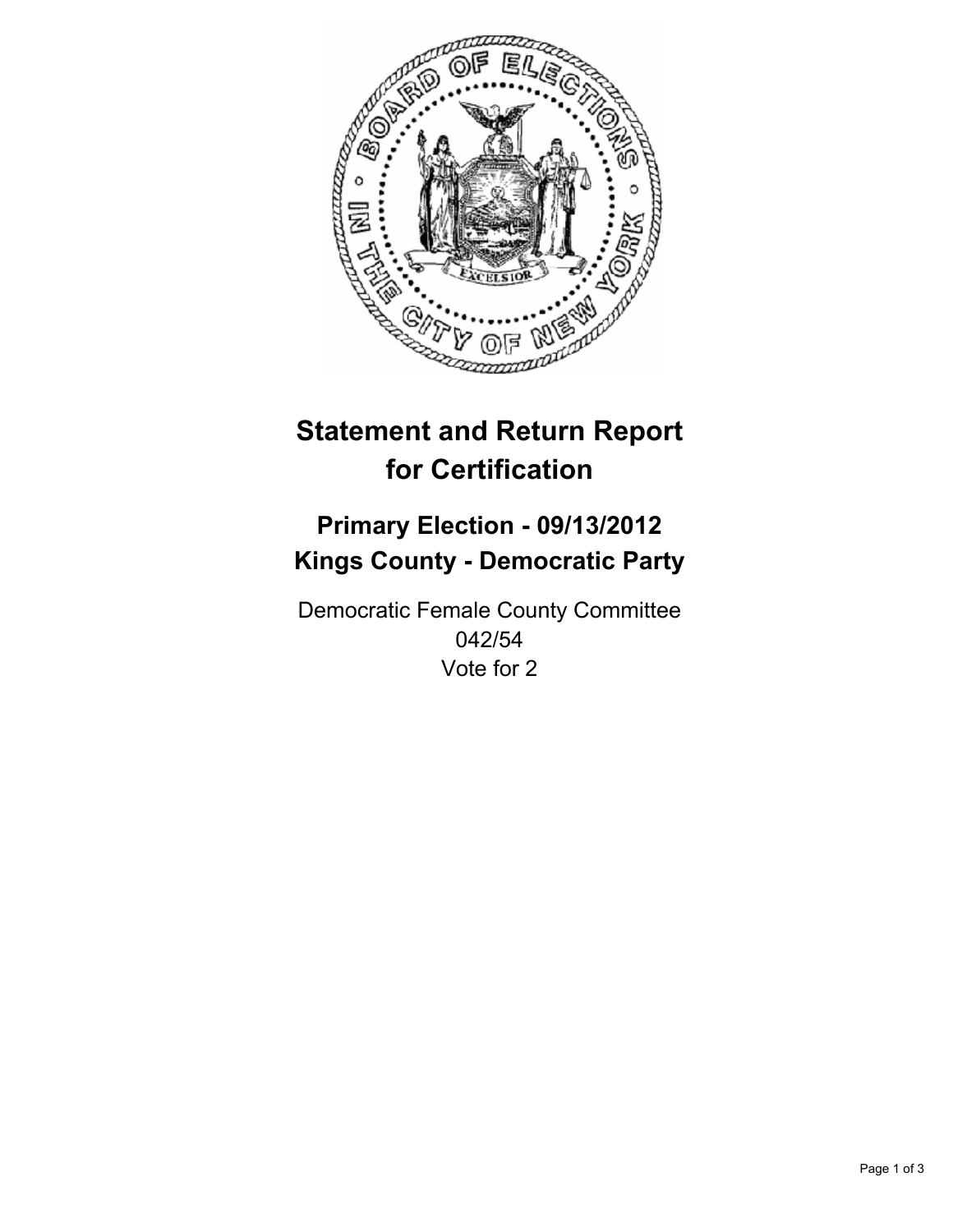

### **Assembly District 54**

| <b>PUBLIC COUNTER</b>                                    | 89 |
|----------------------------------------------------------|----|
| <b>EMERGENCY</b>                                         | 0  |
| ABSENTEE/MILITARY                                        | 0  |
| FEDERAL                                                  | 0  |
| SPECIAL PRESIDENTIAL                                     | 0  |
| <b>AFFIDAVIT</b>                                         | 1  |
| <b>Total Ballots</b>                                     | 90 |
| Less - Inapplicable Federal/Special Presidential Ballots | 0  |
| <b>Total Applicable Ballots</b>                          | 90 |
| <b>NICOLE DILAN</b>                                      | 38 |
| <b>DESTINY SHED</b>                                      | 19 |
| <b>SHIRLEY DIAZ</b>                                      | 34 |
| <b>Total Votes</b>                                       | 91 |
| Unrecorded                                               | 89 |